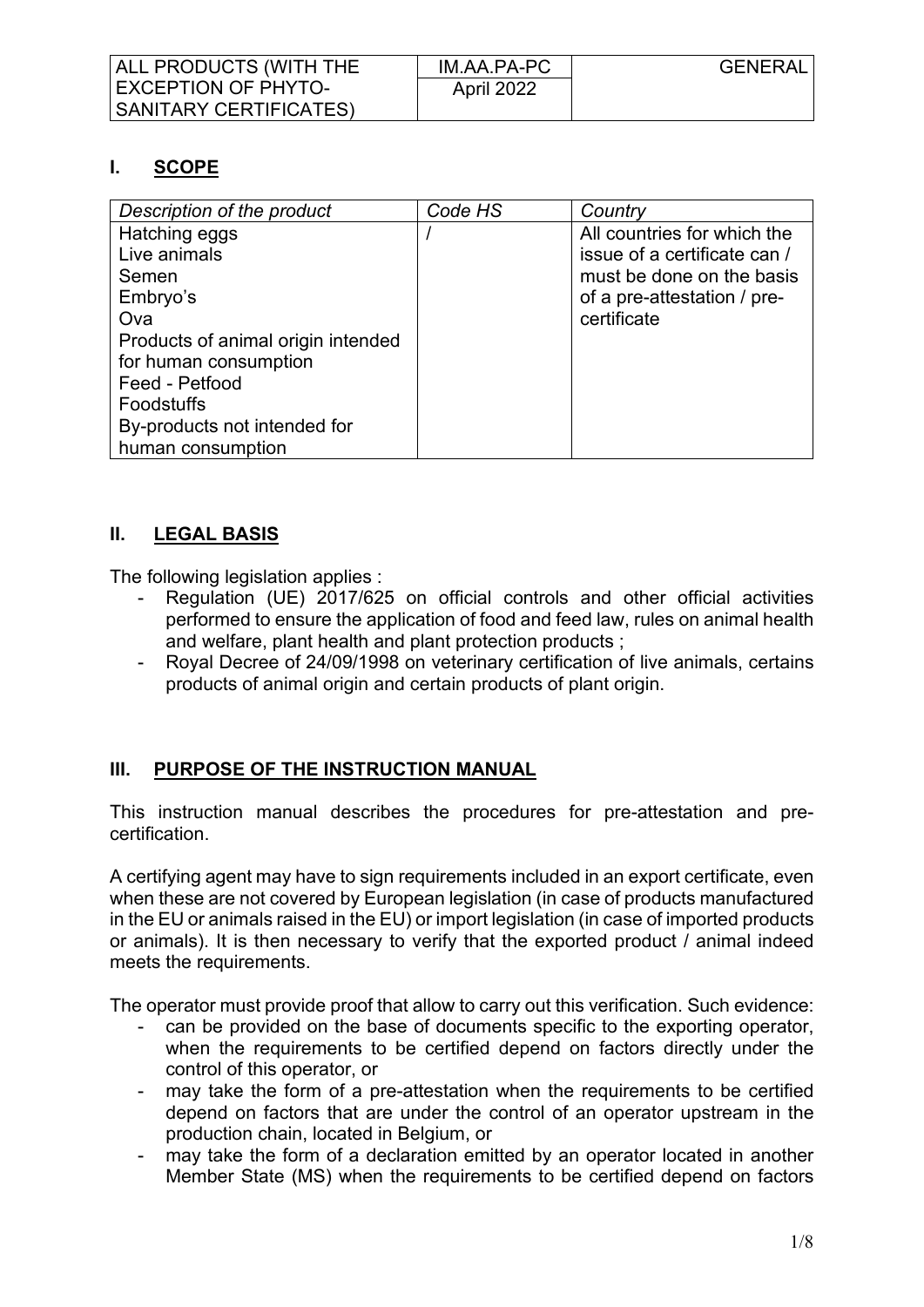| ALL PRODUCTS (WITH THE        | IM.AA.PA-PC | <b>GENERAL</b> |
|-------------------------------|-------------|----------------|
| <b>EXCEPTION OF PHYTO-</b>    | April 2022  |                |
| <b>SANITARY CERTIFICATES)</b> |             |                |

that are under the control of an operator upstream in the production chain, located in that MS, and provided that this operator complies with the approval / registration conditions specified in the specific instruction manuals, or

- may take the form of a pre-certificate when the requirements to be certified depend on factors that are under the control of an operator upstream in the production chain, located in another EU MS, or
- can be provided on the base of import certificates in case of imported products / animals.

This instruction applies to all situations where the requirements to be certified in the frame of export to a third country differ from what can be guaranteed on the basis of the European legislation.

# **IV. PRE-ATTESTATION**

A pre-attestation is a declaration issued by a Belgian operator who is supervised by the FASFC, that is intended for another Belgian operator who is also supervised by the FASFC.

A Belgian operator who is supervised by the FASFC may pre-attest, to the intention of a Belgian operator downstream in the food chain, that the product / animal he has supplied meets certain specific conditions, provided that:

- the compliance with these conditions is directly under its own control, OR
- the compliance with these conditions is covered by
	- o a pre-attestation issued by another Belgium operator who is supervised by the FASFC, OR
	- $\circ$  a declaration emitted by another European operator who is supervised by the competent authority of the MS in which he is located, provided that this operator complies with the approval / registration conditions specified in the specific instruction manuals, OR
	- $\circ$  a pre-certificate issued by the competent authority of another MS, OR
	- $\circ$  an import certificate issued by the competent authority of a third country.

The Belgian operator who issues a pre-attestation must keep all the documents on the basis of which he has issued this pre-attestation, for at least 2 years. The Belgian operator who receives a pre-attestation must also keep all relevant documents for at least 2 years.

The certifying agent that has doubts about the validity / relevance of pre-attestations on the base of which he is about to sign an export certificate, may request additional information from the operator that has received the pre-attestation / the operator(s) involved in the process of issuing a pre-attestation, or have a verification carried out at the operators.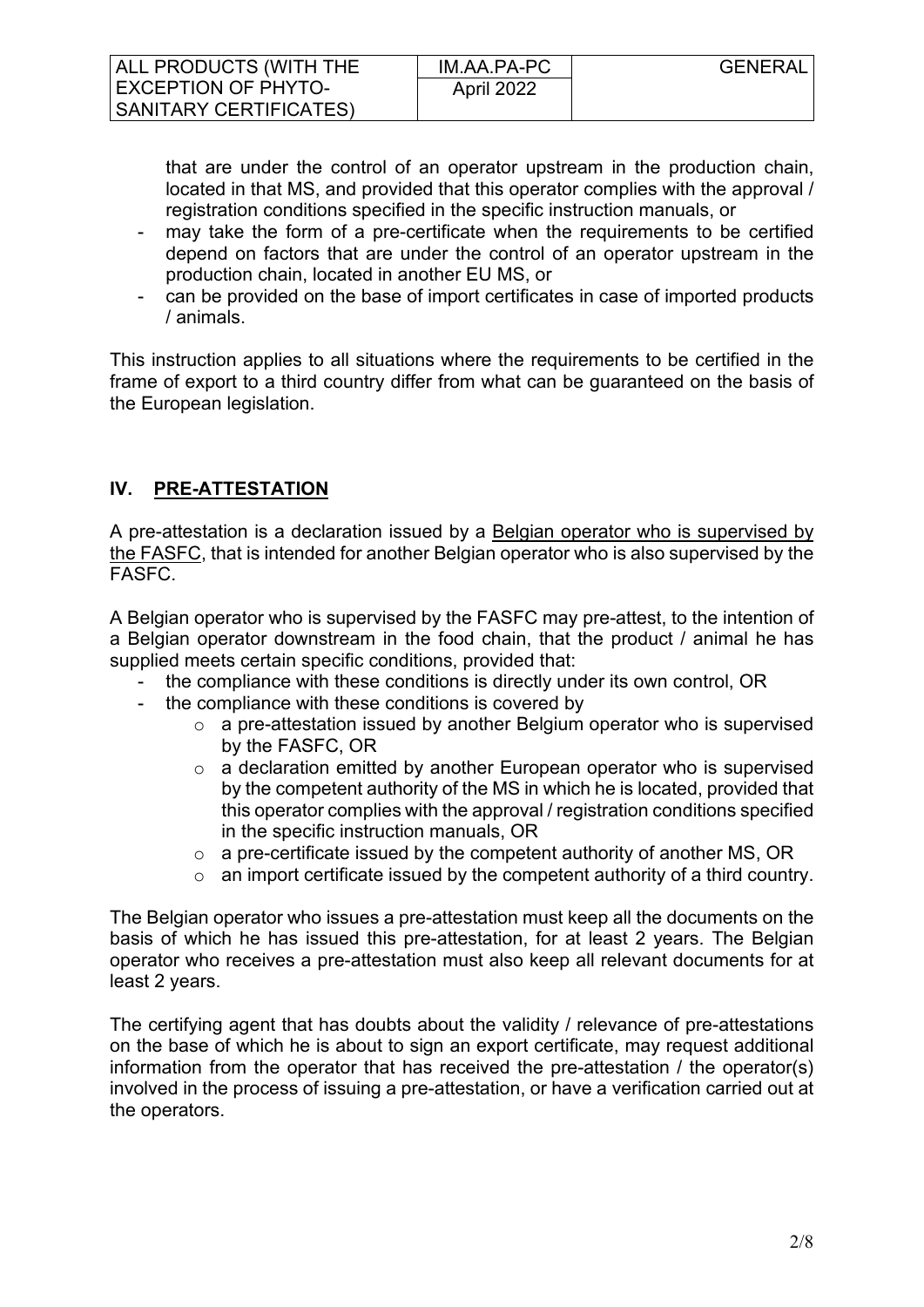### **V. PRE-CERTIFICATION**

A pre-certificate is a certificate issued by the competent authority of a MS and intended for the competent authority of another MS.

#### A. Cases subject to pre-certification

The pre-certificate provides guarantees / information that are not provided for by the European legislation in the frame of intra-Community trade, for products / animals sent by an operator of a MS to an operator of another MS.

### B. General approach to be followed

The exporting operator bears primary responsibility for:

- the compliance of the products / animals he intends to export to a third country with the requirements of that third country  $\rightarrow$  its export activities and the planning of its supply and production activities should take these requirements into account,
- the traceability of all the raw materials / ingredients he's using for the manufacture of its products.
	- 1. Approach to follow when there is no specific bilateral agreement between Belgium and another MS for a specific *country – product* combination

A pre-certificate request must be submitted in accordance with the approach described in the following diagram: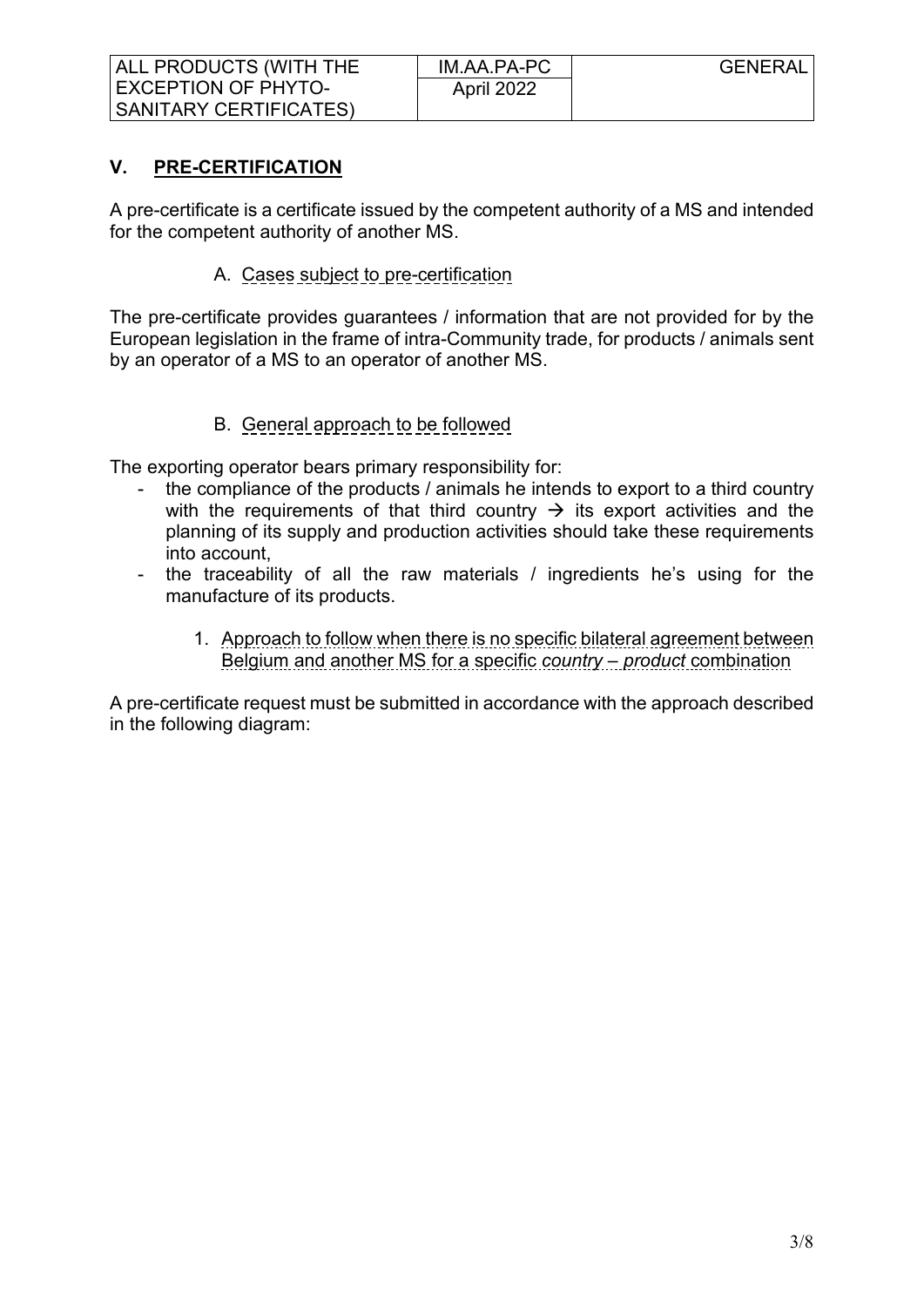

2. Approach to follow when there is a specific bilateral agreement between Belgium and another MS for a specific *country – product* combination

A pre-certificate request must be submitted in accordance with the approach described in the following diagram: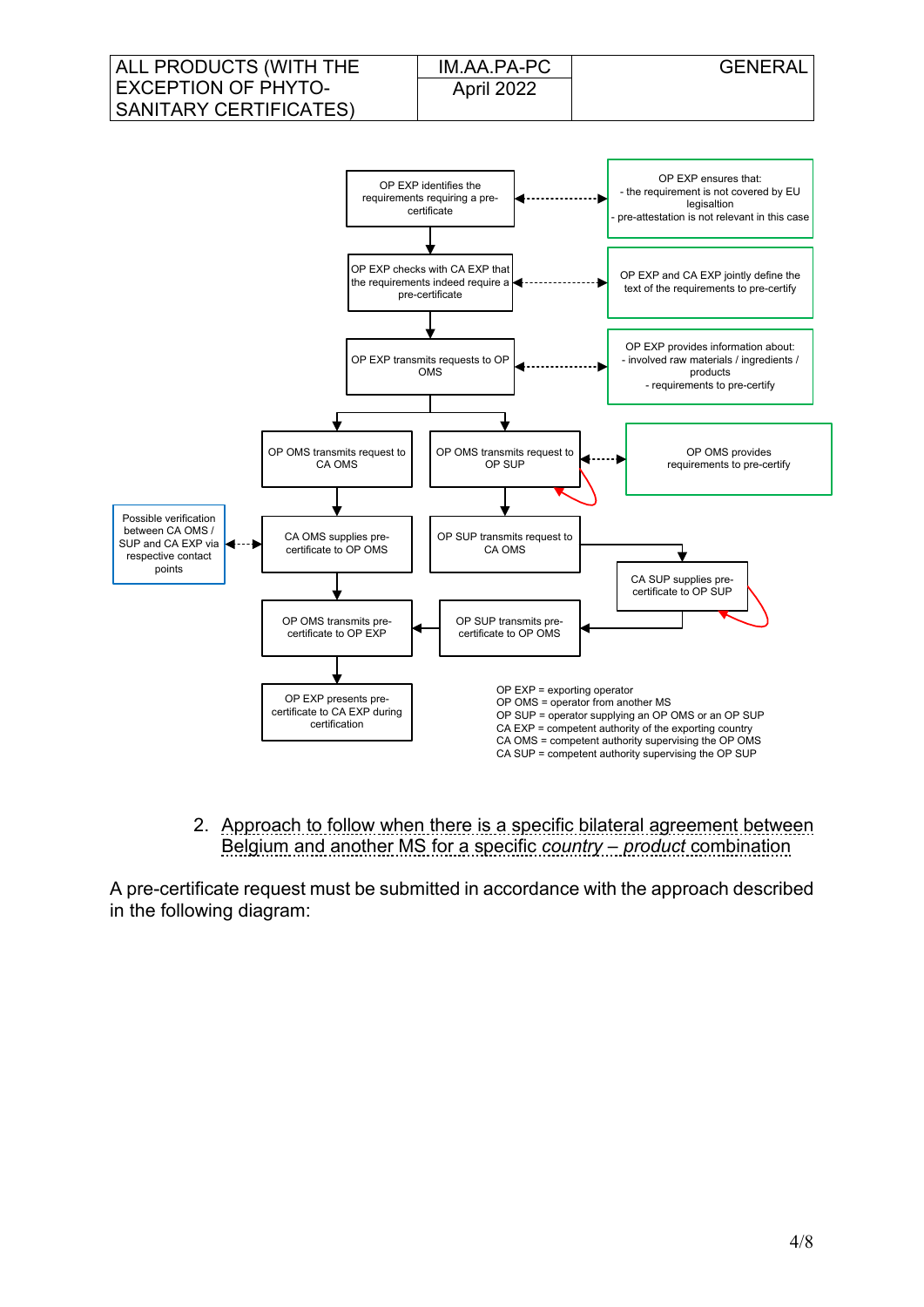

Such an agreement exists between the FASFC and the following MS for the following products.

| <b>Products</b>                      | Third country | MS with which there | Content of the   |
|--------------------------------------|---------------|---------------------|------------------|
|                                      |               | is an agreement     | pre-certifcate * |
| Red meat : bovine,<br>porcine, ovine | Hong Kong     | the Netherlands     | Annex 1          |

*See point VI. of this instruction manual*

#### C. Pre-certification from the competent authority of another MS, intended for the FASFC

A Belgian operator may have to request a pre-certificate from an operator located in another MS:

- in order to obtain guarantees that the animals / products / raw materials this operator has supplied meet the export requirements which are not covered by the European legislation;
- in order to obtain information relating to animals / products / raw materials that do not need to be provided in the frame of intra-Community trade of free trade of goods, and that are necessary for issuing an export certificate.

The Belgian operator must first ensure himself that these requirements are more stringent than what is required by European legislation or that the requested information is not already provided in the frame of intra-Community trade or free trade of goods. For the identification of the requirements that requiring a pre-certificate, the operator can refer to the instruction manuals specific to a *country – product* combination published on the website of the FASFC.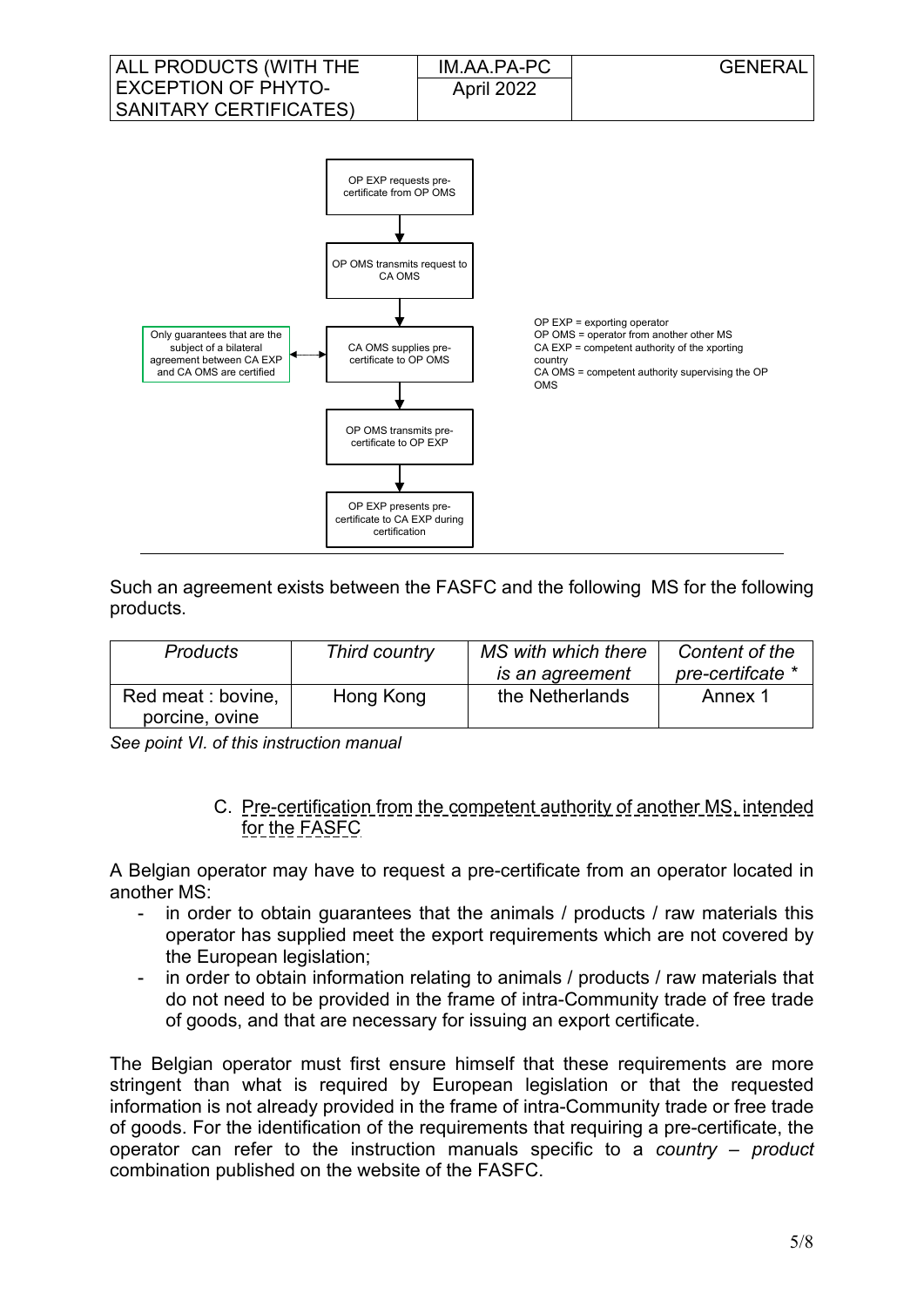The Belgian operator informs its supplier located in another MS of the content of the requirements / information that need to be included in the pre-certificate, and provides the description (batch number, identification, etc.) of the animals / products / raw materials to which the pre-certificate must relate to.

The operator of the other MS contact its own competent authority to obtain the requested pre-certificate, and transmits it to the Belgian operator once it has obtained it.

The Belgian operator submits the pre-certificate to the FASFC when applying for certification.

- If necessary, the operator also provides a sworn translation to the applicable Belgian language,.
- The link between the pre-certificate and the products / animals to be exported must be clear.
	- D. Pre-certification from the FASFC to the intention of the competent authority of another MS
	- 1. Approach to follow when there is no specific bilateral agreement between Belgium and another MS for a specific *country – product* combination

A Belgian operator may request a pre-certificate from the FASFC, provided that the following conditions are met.

- The operator has a document issued by the competent authority of the other MS (for example a mail addressed by the competent authority of the other MS to the operator of the other MS, **an instruction published on the website of the competent authority of the other MS, etc… – non limitative examples!!!**).
	- o that confirms that this MS requires a pre-certificate, AND
	- o that details all the requirements / information to be mentioned on the precertificate.

**If the said document is not available in a language that the certifying agent understands, the operator must provide a sworn translation of the said document.**

Such a document only needs to be provided once to the FASFC for a specific destination, provided that the requirements / information to include on the precertificate remain the same.

The operator has gathered all the evidence that guarantee compliance with the requirements and / or that are necessary to provide the information to be included in the pre-certificate.

When an operator has a consignment leaving for other MS that needs to be precertificate, he must contact its LCU, present the requirements / information to include in the pre-certificate, and provide all the guarantees that confirm that the requested requirements are met / the requested information is complied with. The operator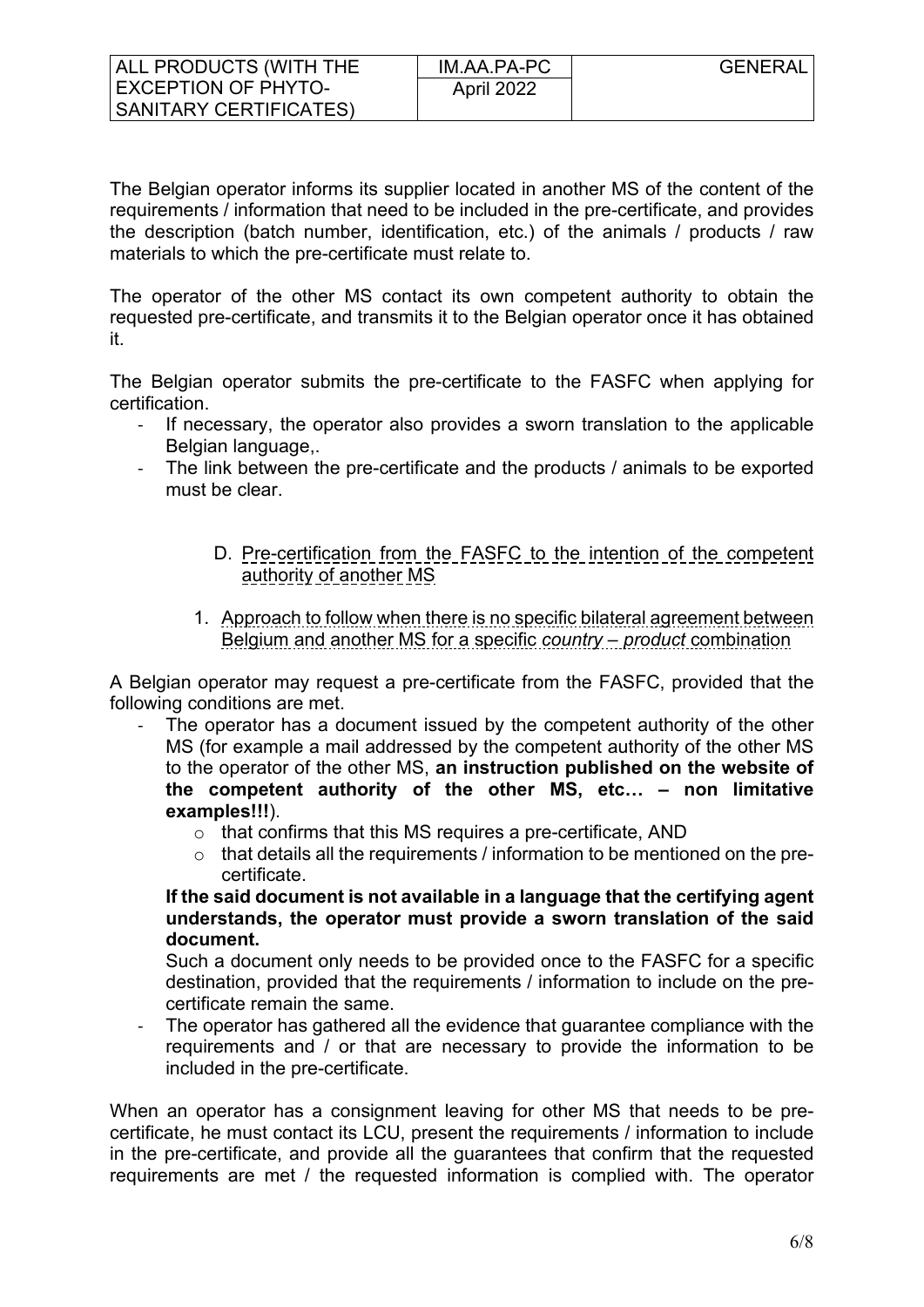| ALL PRODUCTS (WITH THE | IM.AA.PA-PC       | <b>GENERAL</b> |
|------------------------|-------------------|----------------|
| EXCEPTION OF PHYTO-    | <b>April 2022</b> |                |
| SANITARY CERTIFICATES) |                   |                |

provides, if necessary, a sworn translation of the requested requirements / information, to the applicable official Belgian language

When the requirements to pre-certify are indeed met or when the information to predeclare can be verified, the FASFC establishes a pre-certificate to the intention of the competent authority of the other MS, by using one of the templates available on the website of the FASFC:

- template EX.AA.VTL.Background.01 when the goods are live animals or live products;
- template EX.AA.VTP.Background.01 when the goods are products.

The document is completed as follows.

- Part I of this document is completed beforehand by the operator.
- Part II of the document is completed by the FASFC. The guarantees to be declared / the information to provide must be recorded in the applicable official Belgian language and in English. The operator is responsible for providing the certifying agent with a sworn translation of the guarantees to be declared / the information to provide into English and / or the applicable official Belgian language, if necessary.

The pre-certificate is issued by the certifying agent to the Belgian operator, who forwards it to the operator of the other MS who requested it.

The issuance of a pre-certificate by the FASFC is subject to retribution.

A pre-certificate is issued for a particular shipment, the description of which is given on the said pre-certificate.

The FASFC refuses to issue guarantees / requirements / information on a precertificate when these are covered by intra-Community legislation, provided that these must not be covered by an intra-Community certificate in accordance with the same legislation.

> 2. Approach to follow when there is a specific bilateral agreement between Belgium and another MS for a specific *country – product* combination

In this particular case, the operator must no longer provide a document from the authority of the other MS confirming the need for a pre-certificate. The need for a precertificate and the requirements to be guaranteed on this pre-certificate are already known to the FASFC.

Only the requirements which are the subject of a bilateral agreement between the FASFC and the competent authority of the other MS will be mentioned on the precertificate, provided that the operator can demonstrate that they are met.

See point VI. 'Annexes' of this instruction for more information about the content of the bilateral agreements between the FASFC and the competent authorities of other MS.